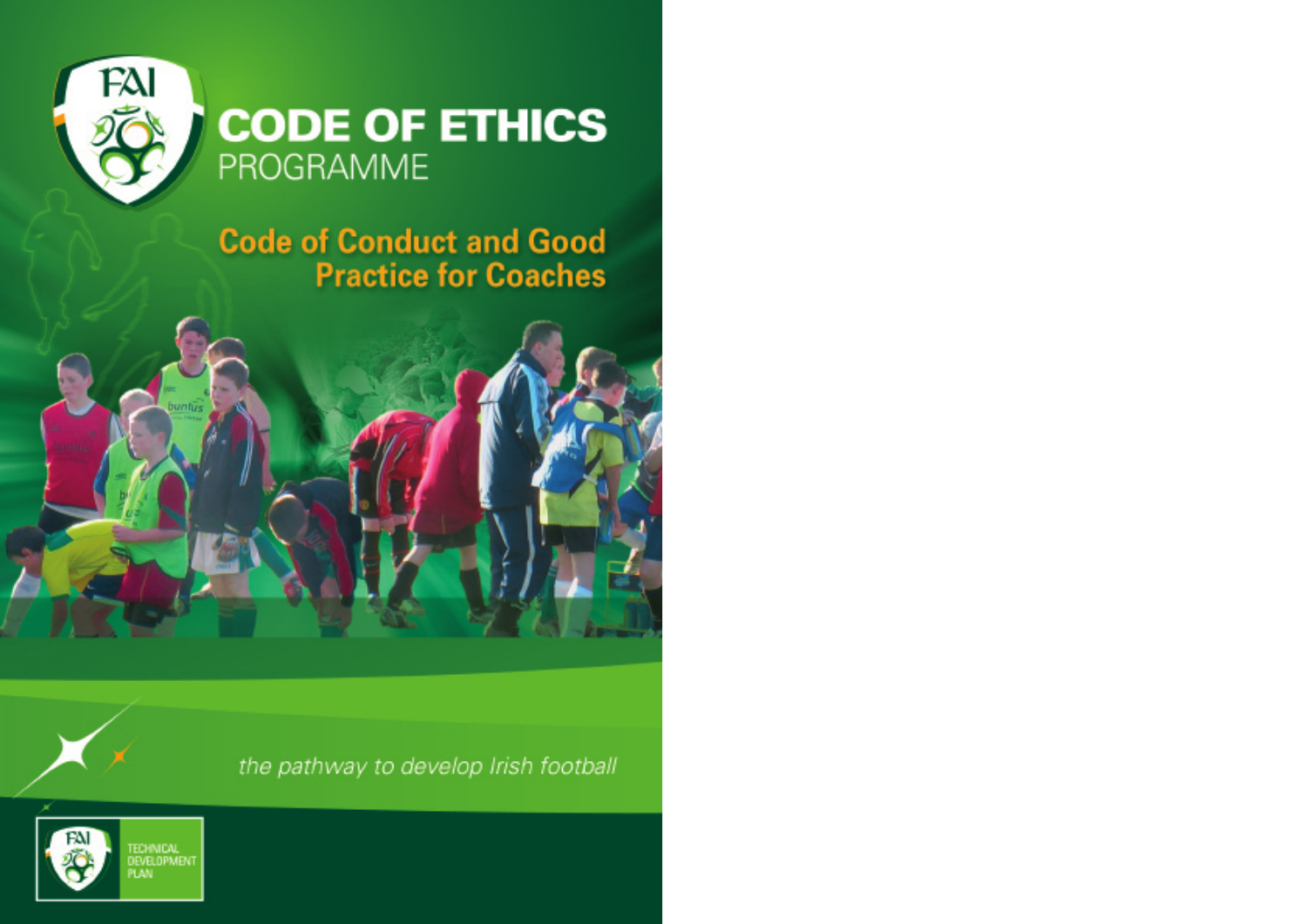## Football and Young People

The Football Association of Ireland is indebted to the countless number of volunteers who give of their time in providing football opportunities for children and young people. Like all sports, football, provides an excellent pathway for children and young people to learn new skills, become more confident and maximise their own potential. Through their participation, they can learn and develop life skills, have fun and enjoyment, make friends and experience life in a way that can enhance their personal growth throughout their lives.



People become involved in football for young people for a variety of different reasons. They come from a variety of sporting backgrounds and take on various roles within clubs and other football organisations. Yet irrespective of their role or responsibility, they all share the common goal of providing football opportunities for young people.

Coaches, parents and administrators all have an important role to play in promoting good practice in children's sport. They should have, as their first priority, children's safety and enjoyment of the sport.

The FAI wants sport to be safe, to be fun and to ensure that no matter what sport young people are involved in, that it takes place in the spirit of **'FAIR PLAY'**.

Fair play is the guiding principle of the Irish Sport's Council's Code of Ethics as well as the FAI's Code of Ethics and Good Practice which is designed to provide guidance for those working with young people in football. It outlines the type of issues that need to be discussed and addressed to provide the safest and most enjoyable environment not only for players but also the coaches and volunteers involved.

Coaches achieve satisfaction from working with children and young people. Focusing on the individual participants' needs and performance encourages young people to achieve and demonstrate enjoyment, equality and fair play. They will come to realise that standards of behaviour are as important as sports performance.

In taking this approach children are encouraged to:

- Do their best put in their best effort.
- Improve and develop their skills.
- Make friends.
- Play by the rules.
- Appreciate/accept everyone in the group, regardless of ability, race, religion, gender etc.



# Player Centred Approach

Coaches need to be aware of why children want to play soccer. They want to learn new skills, make new friends, be part of a group, to win and be successful, experience challenges, excitement and action.

While winning is important, it must be remembered that winning at all costs does not meet the needs of players. Results are not necessarily a good indicator of coaching effectiveness or ability, the improvement level of players and their level of enjoyment is.

Coaches should aim to provide a safe and enjoyable environment where children and young people are placed at the centre of all activities.

## In promoting good practice and creating a child/player centred approach coaches should:

- Act as good role models.
- Encourage and be positive during sessions so that players leave with a sense of achievement.
- Set challenging, realistic but achievable goals.
- Plan and prepare each session appropriately and ensure proper levels of supervision.
- Ensure that all activities are inclusive and allow all players to participate in an enjoyable way.
- Put the welfare and enjoyment of players first and strike a balance between this and winning or achieving results.
- Enforce the principles of fair play treating each player equally, with dignity and respect and ensure that all players play within the rules.
- Be aware of the developmental stages and needs of players.
- Avoid over training and over emphasis on competition.
- Involve parents/guardians and other club members in what we do.
- Be qualified and up to date with the latest coaching knowledge and skills.

Ref. Irish Sports Council, Code for Leaders

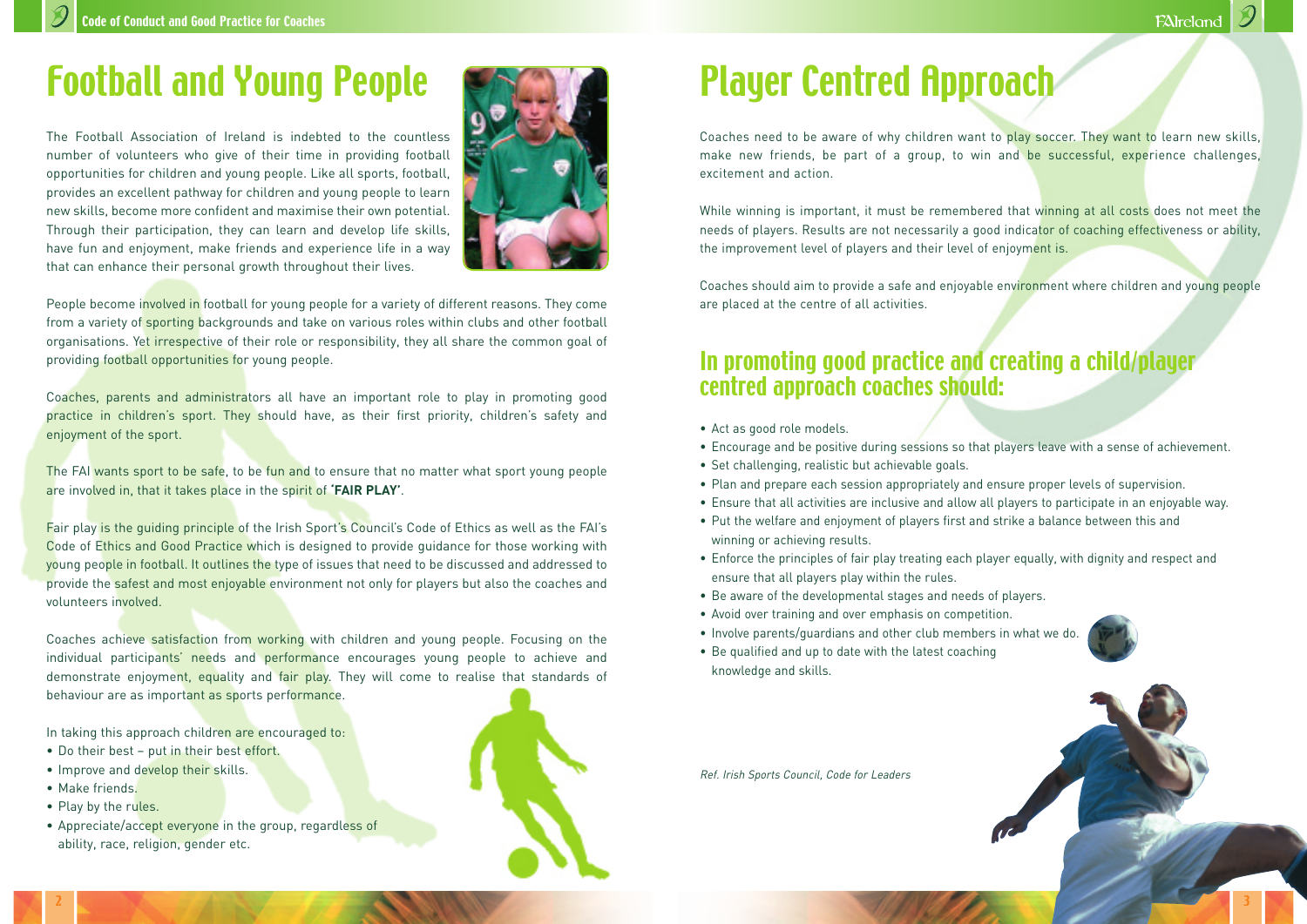## Best Practice

In keeping children and young people at the forefront of planning and practice, coaches can be confident that participants will enjoy their football experiences and that their actions are regarded as safe and in keeping with the principle that the welfare of children is of paramount consideration.

Coaches are given a position of trust by parents/guardians and players, and should show the highest standards of behaviour whilst in the company of under age players.

It is important that coaches follow an agreed code of good practice and parents/club officials are satisfied that coaches are suitable to lead the activities undertaken. The comprehensive Code of Ethics & Best Practice guidelines is available on our website at **www.fai.ie** It is important to note that in adhering to these guidelines we ensure not only a safe environment for children but also a safe environment in which coaches and volunteers can operate.

#### Coaches/volunteers should never:

- Exert undue influence over a participant in order to obtain personal benefit or reward.
- Share a room with a young person alone on away trips.
- Engage in rough physical games, sexually provocative games or allow or engage in inappropriate touching of any kind, and/or make sexually suggestive comments about or to a child.
- Use any form of corporal punishment or physical force on a young person.
- Take measurements or engage in certain types of fitness testing without the presence of another adult.
- Undertake any form of therapy (hypnosis etc.) in the training of young people.

Most coaches work in an environment where it is recognised that, in a sporting context, certain types of coaching require a 'hands on approach', i.e., it may be necessary to support a participant in order to physically demonstrate a particular technique. This should only occur when necessary and in an open and appropriate way with the knowledge, permission and full understanding of the participant concerned and his/her parents/guardians.

Coaches must realise that certain situations or friendly actions could be misinterpreted, not only by the player, but by outsiders motivated by jealousy, dislike or mistrust and could lead to allegations of sexual misconduct or impropriety. Therefore coaches should be aware of, and avoid all situations conducive to risk.

#### Where possible, coaches/volunteers should avoid:

- Spending excessive amounts of time with children away from others.
- Taking sessions alone (always employ "Two Deep" supervision).
- Taking children to their homes.
- Taking children on journeys alone in their care.

## **Safety**

Coaches have a responsibility to ensure the safety of the players with whom they work as far as possible within the limits of their control. Therefore, coaches should seek to create a safe and enjoyable environment in which to play and train.

#### In this respect:

- Regular safety checks should be carried out in relation to premises, training facilities and equipment.
- Appropriate safety rules should be adopted and implemented.
- Parents/guardians should be informed of the starting and finishing times of training sessions and matches.
- A first aid kit should be available at all training sessions /matches and injuries should be recorded, with a note of action taken in relation to each one. Never play injured players.
- Parents/Guardians should be notified of injuries/illness which their children incur while participating in any football activity a positive approach to the involvement of children in sport.

FAIreland has amended its rules to include a child protection element in line with Children First (Department of Health & Children), the Irish Sports Council's Code of Ethics & Good Practice and relevant recent child welfare legislation.

Specifically coaches/volunteers are required to operate within these recommended codes of conduct and best practice. The complete code of conduct for coaches is posted at **www.fai.ie**

### "Sport for young people is about Fun and Participation, Best Effort and Fair Play in a Safe Environment"

#### In promoting "Sport for Fun" coaches should:

- Encourage participation and fun.
- Promote the development of skills as opposed to winning at all costs.
- Emphasise and praise effort.
- Act as a good role model.
- Actively discourage children/young players from abusing referees, officials, team mates or opponents (take off offending players).
- Insist on **FAIR PLAY** (take off offending players).
- Be realistic with your expectations.
- Be aware of children's feelings.
- Teach players to respect different cultures.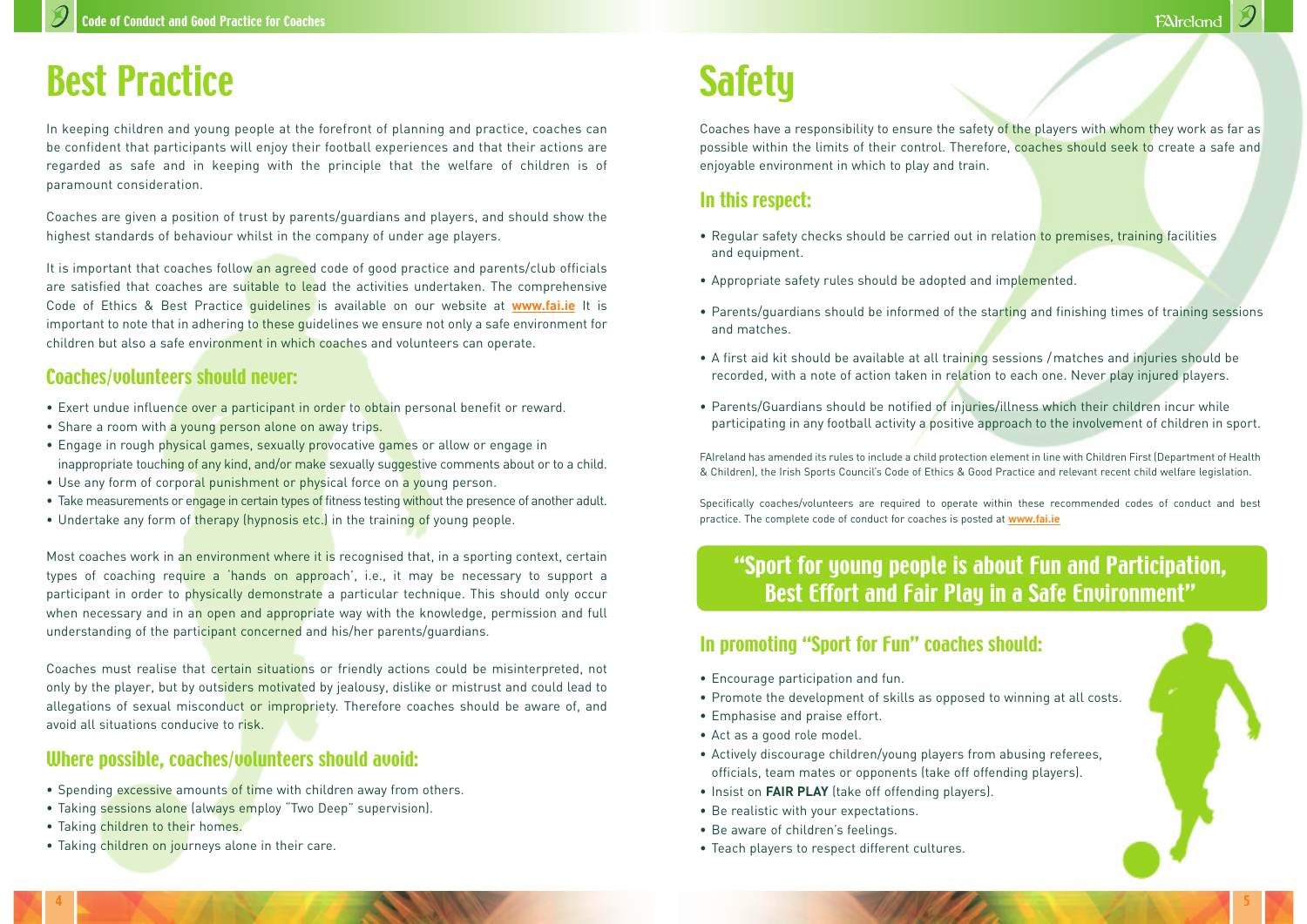### Children in Football are entitled to:

- Be safe.
- Be treated with dignity, sensitivity and respect.
- Participate in football on an equal basis, appropriate to their ability and stage of development.
- Be happy, have fun and enjoy football.
- Make a complaint in an appropriate way and have it dealt with through a proper and effective complaints procedure.
- Be afforded appropriate confidentiality.
- Be listened to and to be believed.
- Have a voice in the running of the club.



Children should also be encouraged to realise that they also have responsibilities to treat other children, fellow players, referees, coaches and volunteers with the same degree of fairness and respect.

#### In this regard children should undertake to:

- Play fairly, do their best and have fun.
- Make high standards of Fair Play the standard others want to follow.
- Respect opponents, they are not the enemy, they are partners in a sporting event.
- Shake hands before and after the match, whoever wins.
- Give opponents a hand if they are injured, put the ball out of play so they can get attention.
- Accept apologies from opponents when they are offered.
- Respect fellow team members and support them both when they do well and when things go wrong.
- Treat players from minority groups with the same respect you show other people.
- Be modest in victory and be gracious in defeat **"BE A SPORT"**.
- Approach the club Children's Officer with any questions or concerns they might have. Coaches and parents should encourage children to speak out and support them in doing so.

### Children should not:

- Cheat.
- Use abusive language, or argue with, the referee, officials, team mates or opponents.
- Use violence, use physical contact only when it is allowed within the rules.
- Bully.
- Tell lies about adults or other children.
- Spread rumours.
- Take banned substances to improve performance.



# Responsibility to Report

Any person, who has concerns about a child's welfare or who suspects that a child is being abused, or is at risk of abuse, has a responsibility to report their concerns to the Health Board or Gardai.

Persons unsure about whether or not certain behaviours are abusive and therefore reportable, are advised that they can seek advice from the duty social worker in their local health board area where they will receive appropriate advice.

In cases of emergency where a child appears to be at immediate and serious risk and the duty social worker is not contactable, call the Gardai.

Under no circumstances should a child be left in a dangerous situation pending intervention by the Statutory Authorities.

All clubs should have clear procedures for responding to reports or concerns relating to the safety and welfare of children. Coaches / volunteers, children and parents / guardians should be aware of how and to whom they report concerns within the club or organisation.

# Mobile Phones

Mobile phones are often given to children for security, enabling parents to keep in touch and make sure they are safe.

However such technology has also allowed an increase in direct personal contact with young people, in some cases used to cross personal boundaries and cause harm. Within clubs there is a need to encourage responsible and secure use of mobile phones.

In this respect Coaches are advised to:

- Use group texts for communication among athletes and teams and inform parents of this at the start of the season
- It is not appropriate to have constant communication for individual athletes
- Don't use the phone in certain locations; inappropriate use of your camera phone may cause upset or offence to another person, e.g. changing rooms

### For further information or advice see:

FAI Code of Ethics & Best Practice which is available on our website **www.fai.ie Or contact:** FAI Code of Ethics Programme Co-ordinator / National Children's Officer, 80 Merrion Square, Dublin 2. Tel. 087 9691422 Email: **codeofethics@fai.ie**